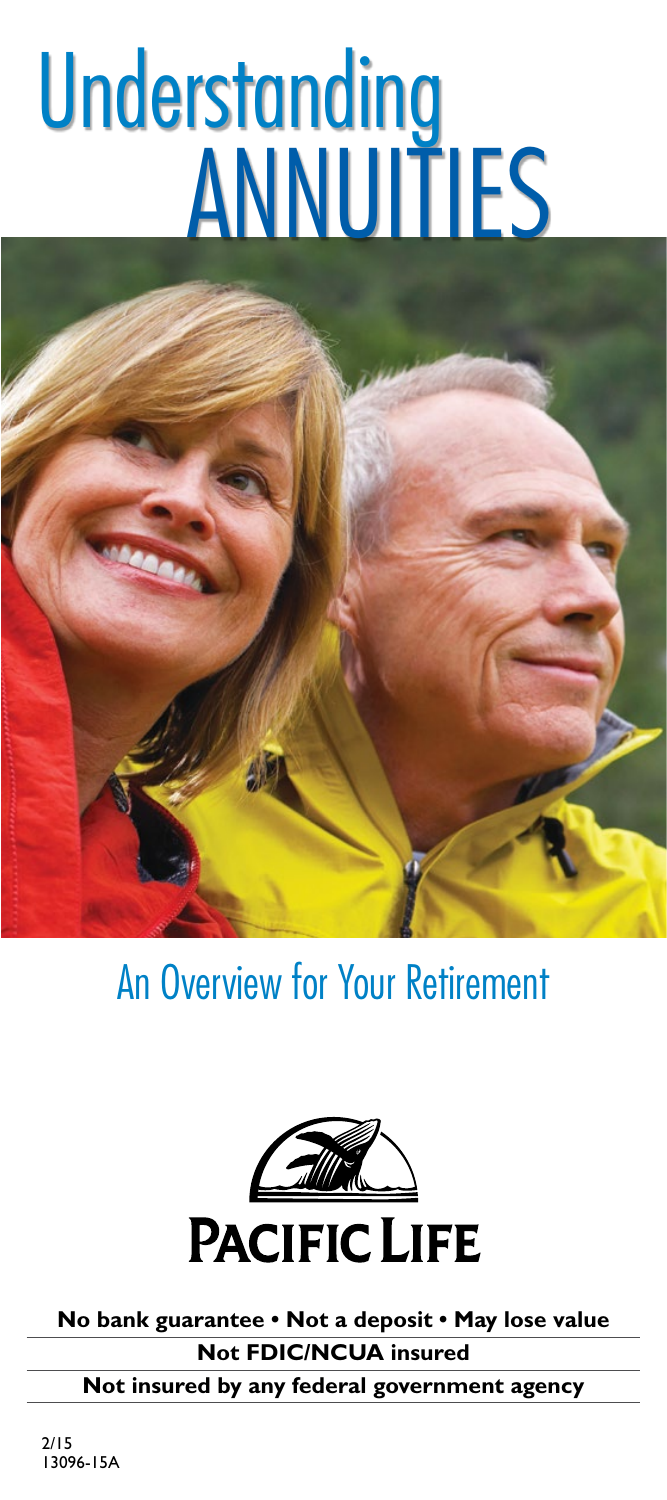# **Contents**

| What Is an Annuity                                   |  |
|------------------------------------------------------|--|
| Who's Who in an Annuity  2                           |  |
|                                                      |  |
| Single vs. Flexible-Premium $\ldots \ldots \ldots$ 3 |  |
|                                                      |  |
| Deferred, Immediate, and Income 4                    |  |
| Nonqualified vs. Qualified  6                        |  |
| Understanding Charges and Fees  8                    |  |
|                                                      |  |
|                                                      |  |
| The Power of Tax Deferral  10                        |  |
| Lifetime Income Payout Option 10                     |  |
| Guaranteed Death Benefit. 11                         |  |
| Optional Living Benefits. 11                         |  |
| Flexible Withdrawal Options 11                       |  |
|                                                      |  |

Insurance products are issued by Pacific Life Insurance Company in all states except New York and in New York by Pacific Life & Annuity Company. Product availability and features may vary by state.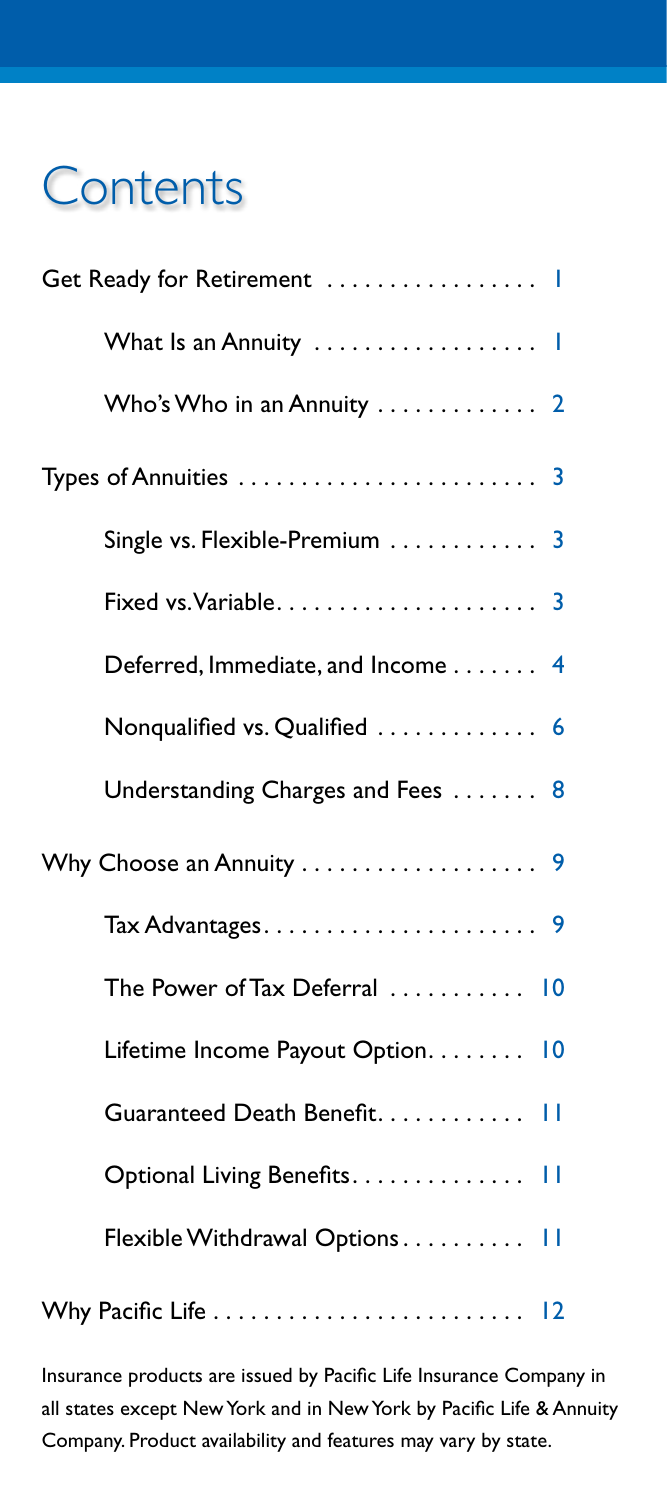# Get Ready for Retirement

Are you ready for retirement? Whether you are approaching the start of your retirement years or have already reached them, you need to ensure that your portfolio is prepared. Annuities are designed to be both a savings vehicle and a source of retirement income. They offer a number of choices that can help grow and protect your income in a way that can meet your needs.

With life expectancy increasing each year, receiving retirement income for as long as you live is an important consideration. The lifetime retirement income, guaranteed by an insurance company, is a valuable benefit that an annuity can provide.

# What Is an Annuity

An annuity is a contract between you and an insurance company; you put money into the contract (purchase payments) and in return, it can provide a series of lifetime income payments. There are many different types of annuities, but the common benefits among all annuities are that they can (1) help you accumulate money for retirement through tax deferral, (2) provide monthly income that can be guaranteed to last for as long as you live, or (3) both.

Guarantees, including interest rates and subsequent income payouts, are backed by the claims-paying ability of the issuing company. However, these guarantees do not protect the value of the variable investment options, which are subject to market risk.

*Think of an annuity as a personal retirement strategy that can help your money grow and make it last longer when you retire. Your money grows faster because you don't pay taxes on earnings until you actually withdraw them or until they are distributed to you.*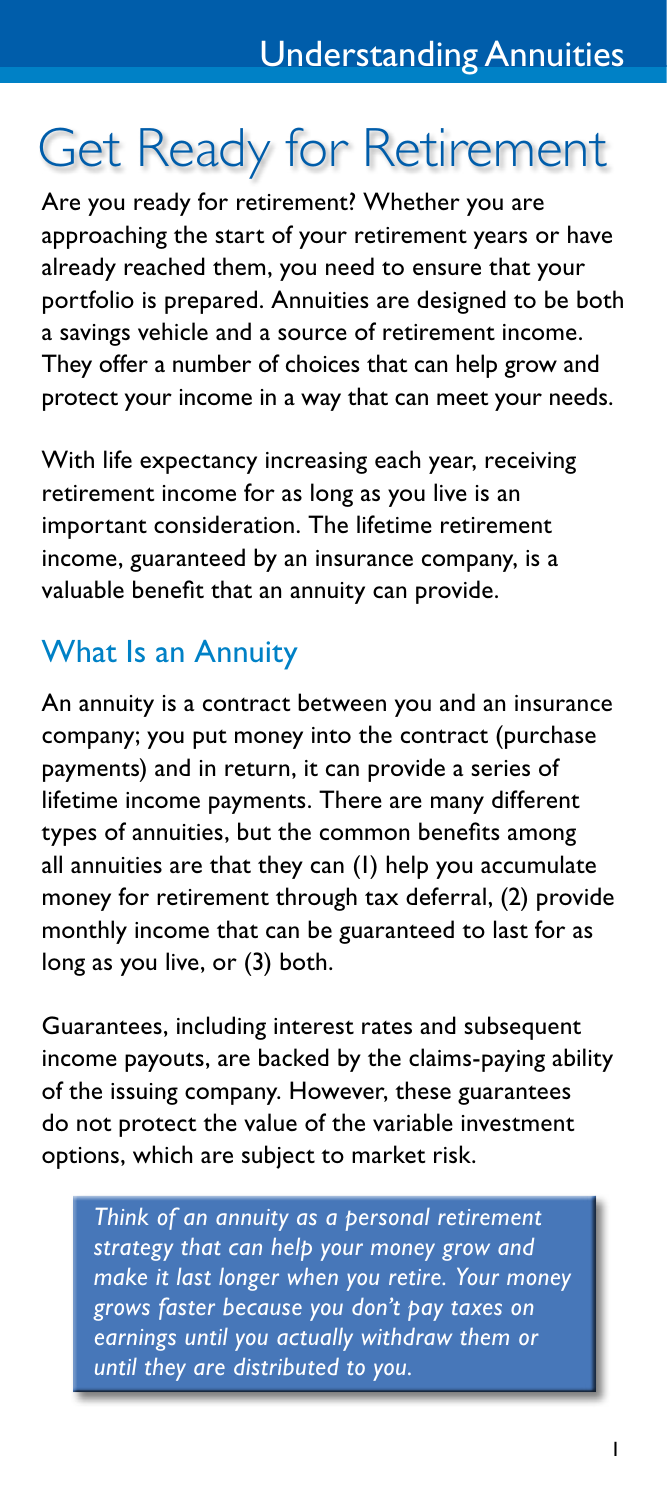# Who's Who in an Annuity

How you structure your annuity will affect the income payments and death benefits. The following are the parties involved in an annuity contract.

#### **Insurance Company**

An insurance company issues the contract, provides contract information, allocates the money as instructed by the owner, and is responsible for the guarantees.

#### **Owner**

The owner makes the decisions about the



annuity, such as how much money to invest and the way it should be allocated. The owner also names the annuitants and the beneficiaries.

#### **Annuitant**

The owner and the annuitant may or may not be the same person. Either way, it's the annuitant's life expectancy that is used to set the dollar amount of future annuity income.

#### **Beneficiary**

Usually, the beneficiary is the one who may have the right to receive the death benefit if the owner or annuitant dies before income payouts begin and there is no surviving owner. After annuity payouts begin, if the owner dies and the annuitant is still living, the beneficiary receives the payments. Naming a beneficiary is an important detail that is surprisingly overlooked by some contract owners. If you don't name one, the money in your annuity could end up going to your estate or being subject to probate. In this case, the distribution of your assets may have to be determined in court. In general, beneficiaries can be changed on a contract at any time, so it is important to keep this information current.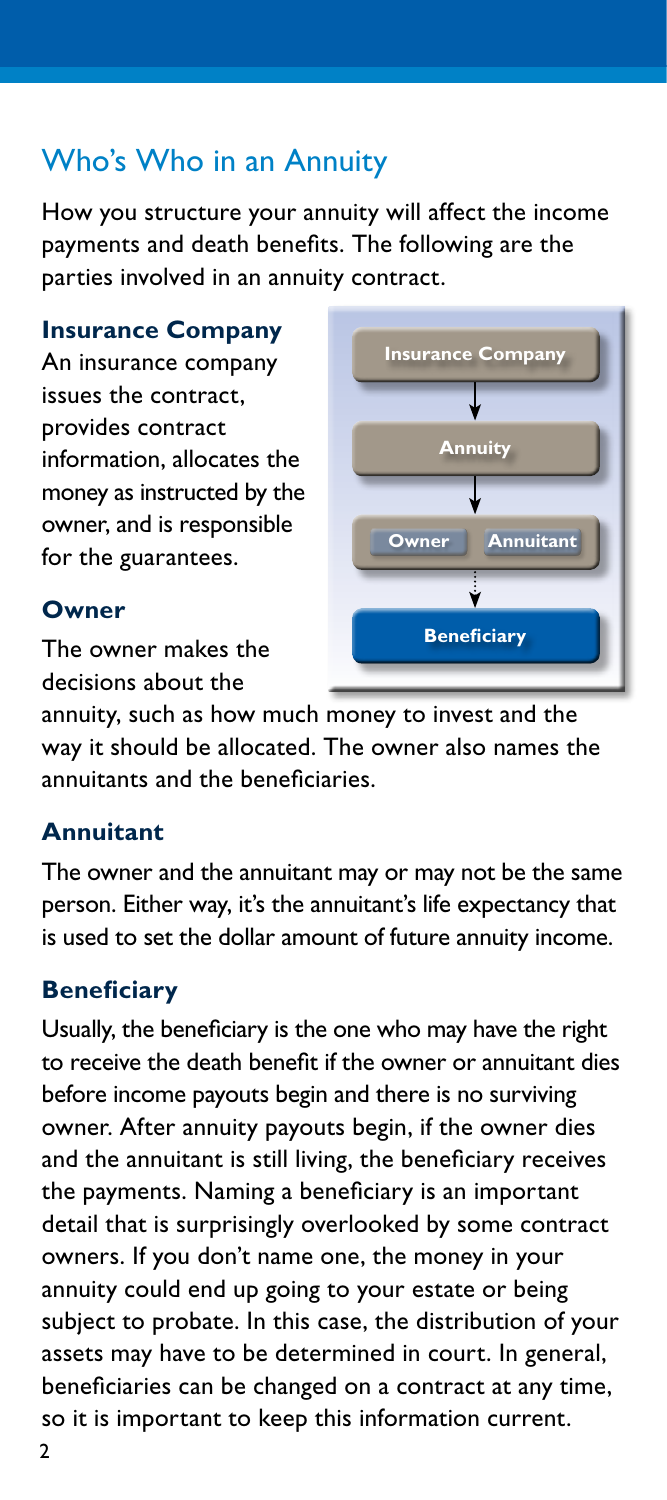# Types of Annuities

# Single vs. Flexible-Premium

You may purchase an annuity with a lump-sum payment (a single-premium annuity) or make an initial purchase payment with subsequent contributions (a flexible-premium annuity).

# Fixed vs. Variable

There are two basic categories of annuities you can purchase: fixed or variable.

If you are thinking about purchasing an annuity, some of the things you should consider include:

- $\nu$  What is your risk tolerance? How comfortable are you with market fluctuation?
- $\blacktriangleright$  How soon will you need income?
- $\nu$  What are the fees associated with the contract?
- $\blacktriangleright$  What guarantees are associated with the annuity?
- $\blacktriangleright$  What is the claims-paying ability of the insurance company backing the annuity?
- **When do you need access to the funds?**

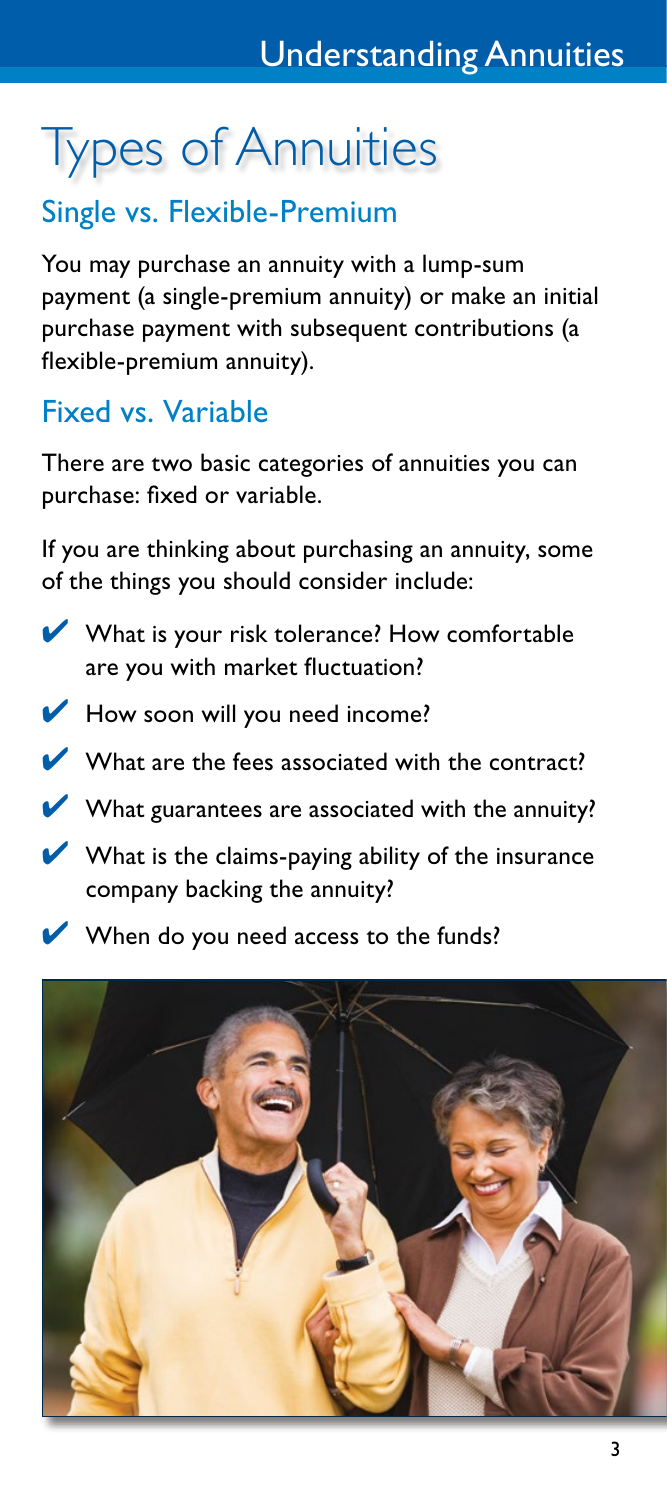## Deferred, Immediate, and Income

Many people purchase annuities because they want their money to grow tax-deferred while they save for retirement. These types of annuities are known as deferred annuities because you are allowing your money to grow before taking income.

People who would like to receive income right away may be interested in an immediate annuity. An immediate annuity can provide you with guaranteed income for life or a specified period of time, whichever you decide.

For people who would like a guaranteed income, but do not need it to start right away, there is another type of annuity known as a deferred income annuity that can provide guaranteed income at a future date. It can be an efficient way to maximize future income because the longer you wait to start to receive income payments, the higher your income amount will be. You receive the security of future income payments guaranteed to last as long as you choose; for a specific number of years, for your entire life, or for both your life and the life of your spouse.

#### Deferred

#### **Fixed Annuities**

A deferred fixed annuity offers a guaranteed minimum interest rate for the life of the contract. Additionally, the annuity may offer a higher interest rate guaranteed for an initial period, such as one, three, six, or 10 years. Generally, after the initial guaranteed period expires, a renewal rate will be declared by the insurance company. Declared renewal rates will always be set at the contract's guaranteed minimum interest rate or higher.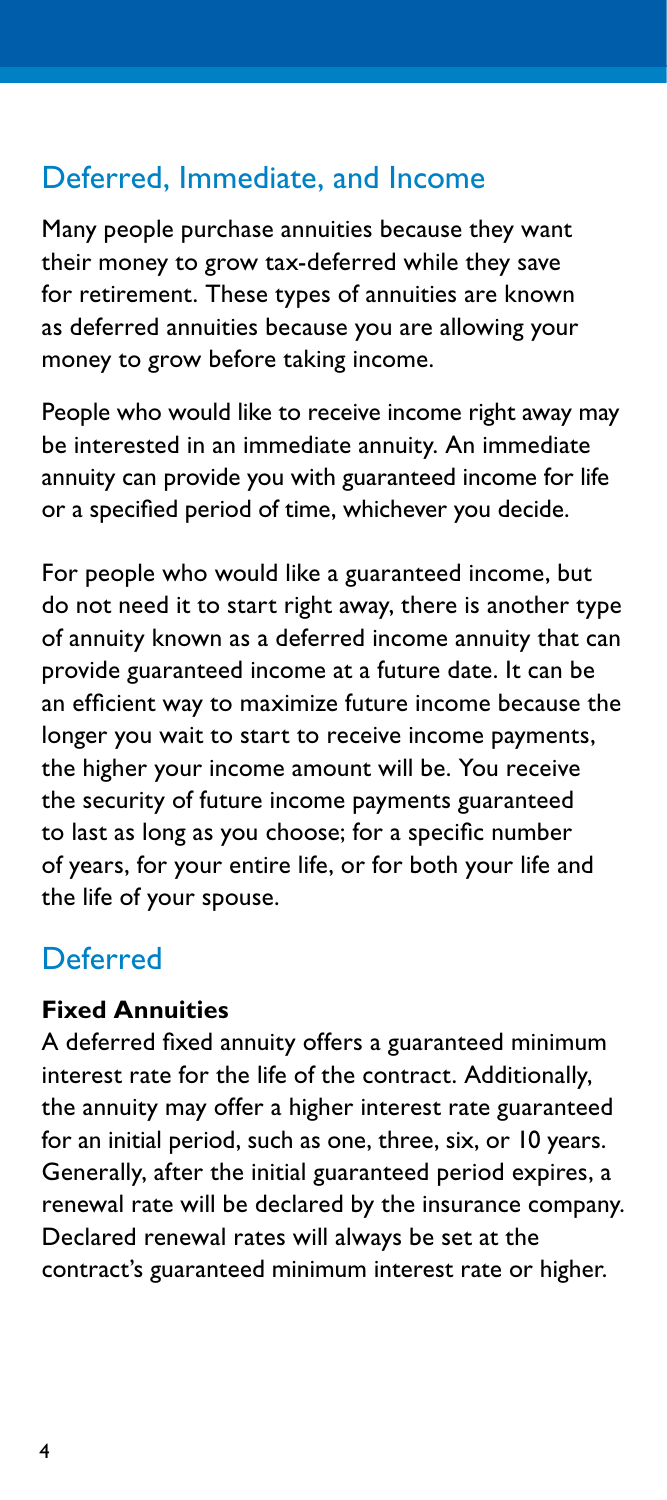*There are a variety of deferred fixed annuities available:* 

*Book Value—a type of annuity that pays a declared rate of interest for a specified period.*

*Market Value Adjusted—also pays a declared rate of interest for a specified term, but full or partial withdrawals of the contract value (in excess of the specified free withdrawal amount) before the end of the guaranteed term will be adjusted upward or downward according to a formula that takes into account current interest rates.*

*Indexed—offers a variable rate of interest based on how the selected index or combination of indexes performs, but with no loss of principal<sup>1</sup> due to the index(es) performing poorly. The amount of interest that can be earned may be capped at a fixed percentage.*

#### **Variable Annuities**

A deferred variable annuity is a long-term investment designed to help you grow your retirement assets and provide retirement income. It offers a range of investment options from professional money managers. The value of your variable annuity contract will vary depending on the performance of the investment options you choose. The investment options for a variable annuity are typically portfolios that invest in stocks, bonds, money market instruments, or other alternative asset classes. Variable annuities offer the flexibility of investing in one product with multiple investment options.

Variable annuities also allow you to transfer assets among variable annuity investment options without having to pay taxes on gains. This allows you to make changes to help achieve your investment goals without current tax consequences. Some transfer limits may apply.

*In a variable annuity, you can transfer among investment options or rebalance your assets to help achieve your long-term goals—without current tax consequences.*

<sup>1</sup>Fees will cause a reduction in principal.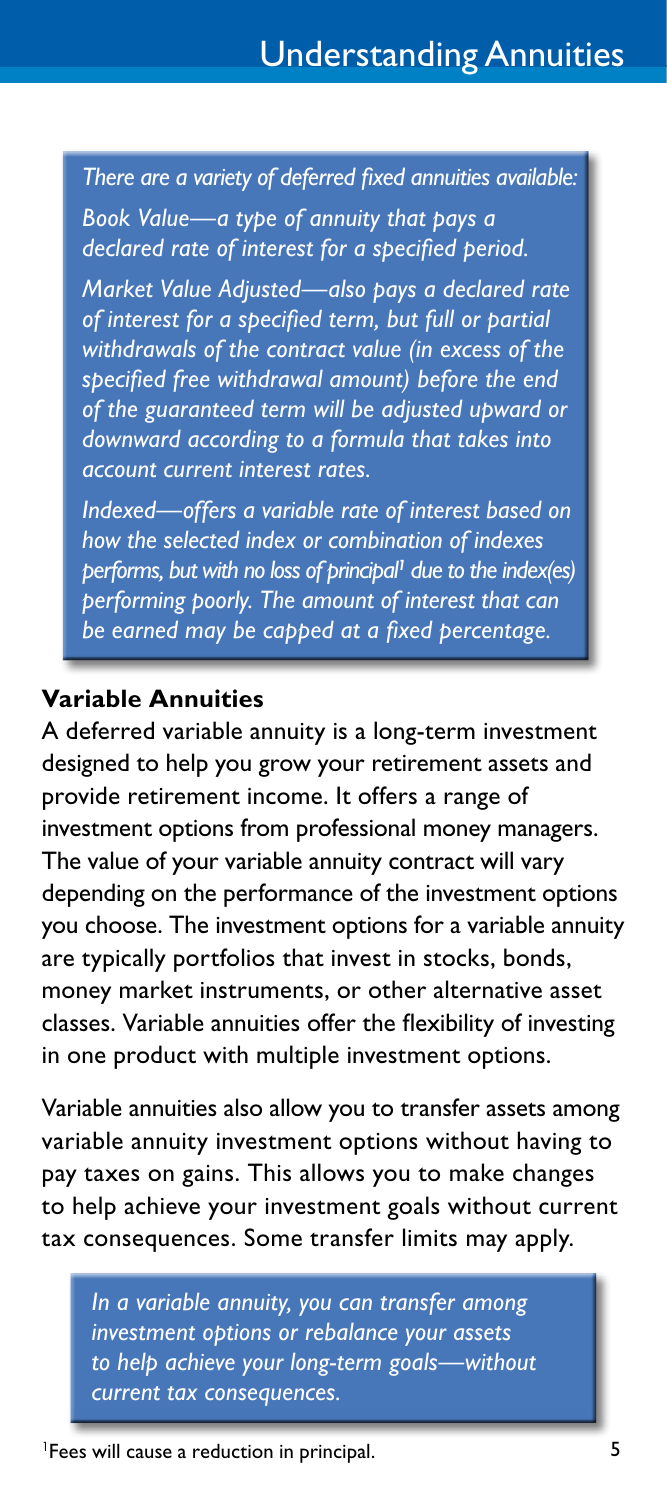#### Immediate and Income Annuities

Immediate and income annuities can help maximize and protect income for the rest of your life.

In return for your contribution, the insurance company provides you guaranteed pension-like income for your lifetime or for a specified period of time. You may choose to receive your first income payment anytime within the first year (immediate annuities) or after 13 months (income annuities). Because you are not invested in the market, you can be confident that your income amount will never vary because of market performance.

You can customize your income to meet your retirement planning needs by choosing from a variety of payout options. Income payments will differ based on several factors, including your age, gender, the amount you contribute, and when you start receiving income payments. Once the contract is issued, the income option and frequency selected cannot change. While some immediate and income annuities do offer some access to your money, it should be noted that immediate and income annuities are less liquid than deferred annuities.

# Nonqualified vs. Qualified

*You can purchase an annuity either with after-tax or pretax dollars.*

#### **Nonqualified**

- $\blacktriangleright$  Nonqualified annuities are purchased with after-tax dollars. This means that when you are ready to take annuity income payments, you won't owe tax on the portion that's considered a return of your original principal. You only pay taxes on earnings.
- $\triangleright$  Distributions from a deferred annuity (prior to annuitization) generally are taxed on a last in, first out (LIFO) basis. That is, any gain within the contract will be distributed before principal.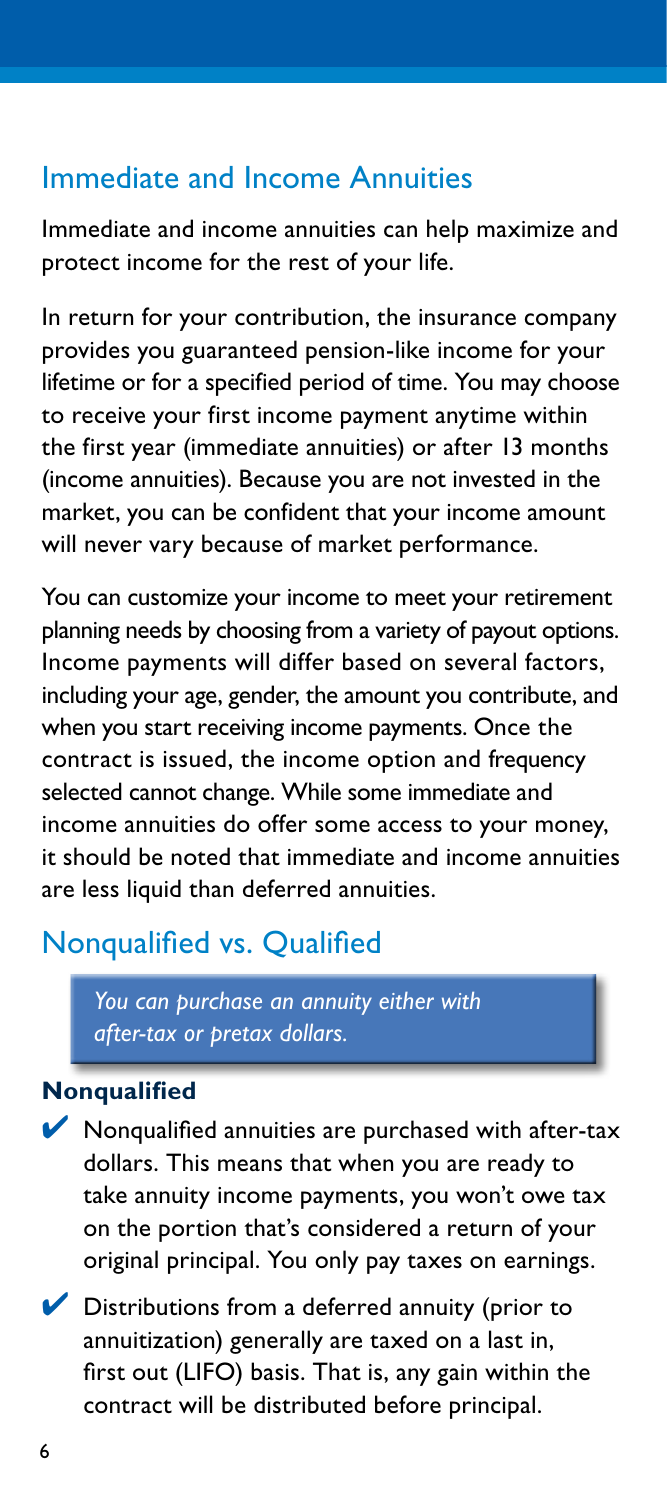- $\vee$  Withdrawals during the income phase (annuity payments) will be taxed on an exclusion ratio basis. That is, each annuity payout will consist of a portion that is earnings and a portion that is a return of after-tax principal.
- $\blacktriangleright$  There are no government-imposed limits to the amount of money you can contribute to your nonqualified annuity. However, there may be some company-imposed limits. Your contract will state a date by which you must begin to receive annuity income payments. For deferred annuities, it's typically a specific age, usually around age 95.

#### **Qualified**

- ◆ Annuities that fund IRAs and employer-sponsored qualified plans are typically purchased with pretax dollars. Qualified contracts and IRAs are subject to IRS contribution limits and other restrictions.
- $\vee$  Qualified plans are generally set up by employers for employees under the Internal Revenue Code for example, 401(k) and 403(b) plans. It's important to know that qualified plans, as well as IRAs, are already tax-deferred. Therefore, a deferred annuity contract should be used to fund an IRA or qualified plan to benefit from the annuity's features other than tax deferral. The other benefits of using an annuity to fund an employer-sponsored qualified plan or an IRA include the lifetime income and death benefit options. A variable annuity offers optional living benefits and the ability to transfer among investment options without sales or withdrawal charges. In fact, Congress has recognized the use of annuity contracts, particularly with respect to funding IRAs, in Internal Revenue Code Section 408(b).
- $\blacktriangleright$  With a qualified contract or an IRA, when you are ready to retire and take money out, you will owe taxes on both the pretax amount you invested and the earnings.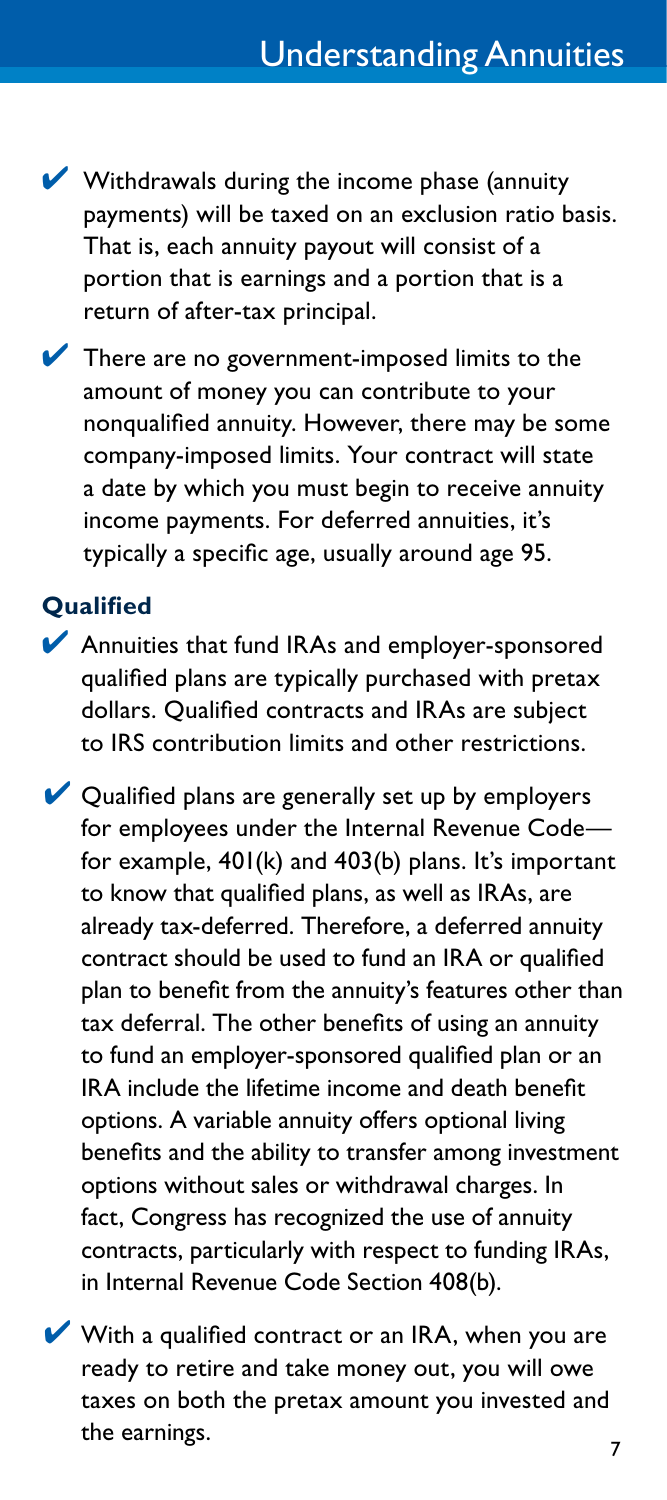# Understanding Charges and Fees

A fixed annuity typically does not impose direct expense charges on the contract owner other than a withdrawal charge. A variable annuity, on the other hand, has several types of expenses: investment management fees for the underlying investment portfolios and annual contract charges in addition to surrender charges.

#### **Withdrawal Charges**

If a contract owner decides to surrender the contract or take withdrawals from a deferred annuity during the early years of the contract, withdrawal charges may apply. These charges typically range from 5–9% of the annuity value and generally decline to zero over a period of time, such as three to nine years. Withdrawal charges may also be called surrender charges.

#### **Investment Management Fees**

Investment management fees are charged for the management of the different funds within the variable annuity subaccounts. These fees will vary depending on the type of investment options you choose.

#### **Contract Charges**

Contract charges generally include administrative and distribution charges, and mortality and expense risk charges.

The administrative and distribution charges pay for all the services involved in the maintenance of variable annuity contracts, such as the preparation of the contract statement, mailings, and other customer services. Some variable annuities also impose an annual contract fee.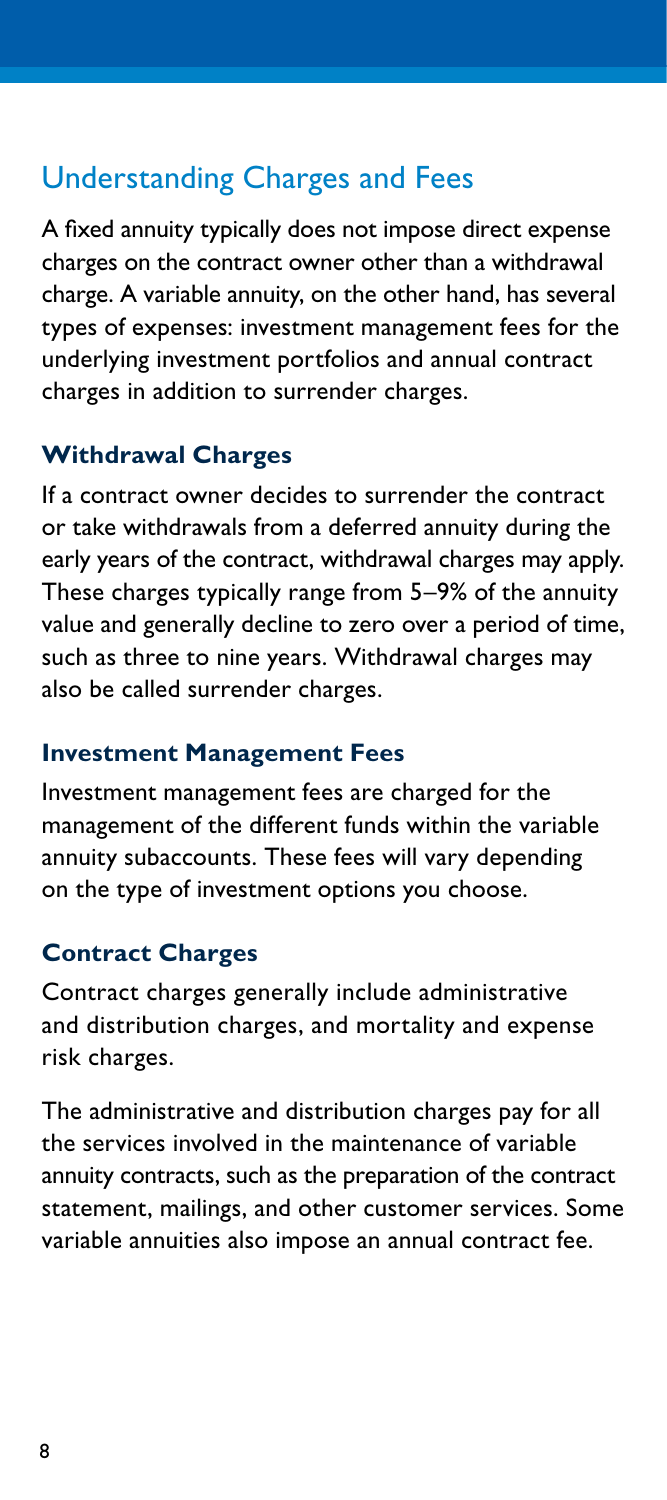

# Why Choose an Annuity

### Tax Advantages

If you purchase an annuity with after-tax dollars, a portion of the income you receive after the contract has been annuitized (converted to annuity income payments) will be a nontaxable return of your investment until all the principal has been received. Or, if you purchase an annuity with pretax dollars, all the income you receive is taxable.

For deferred annuities, the power of tax deferral allows your money to grow faster because any earnings will compound without current income tax. Whether you purchase your annuity with after-tax (nonqualified) or pretax (qualified) dollars, you have the benefit of tax-deferred compounding.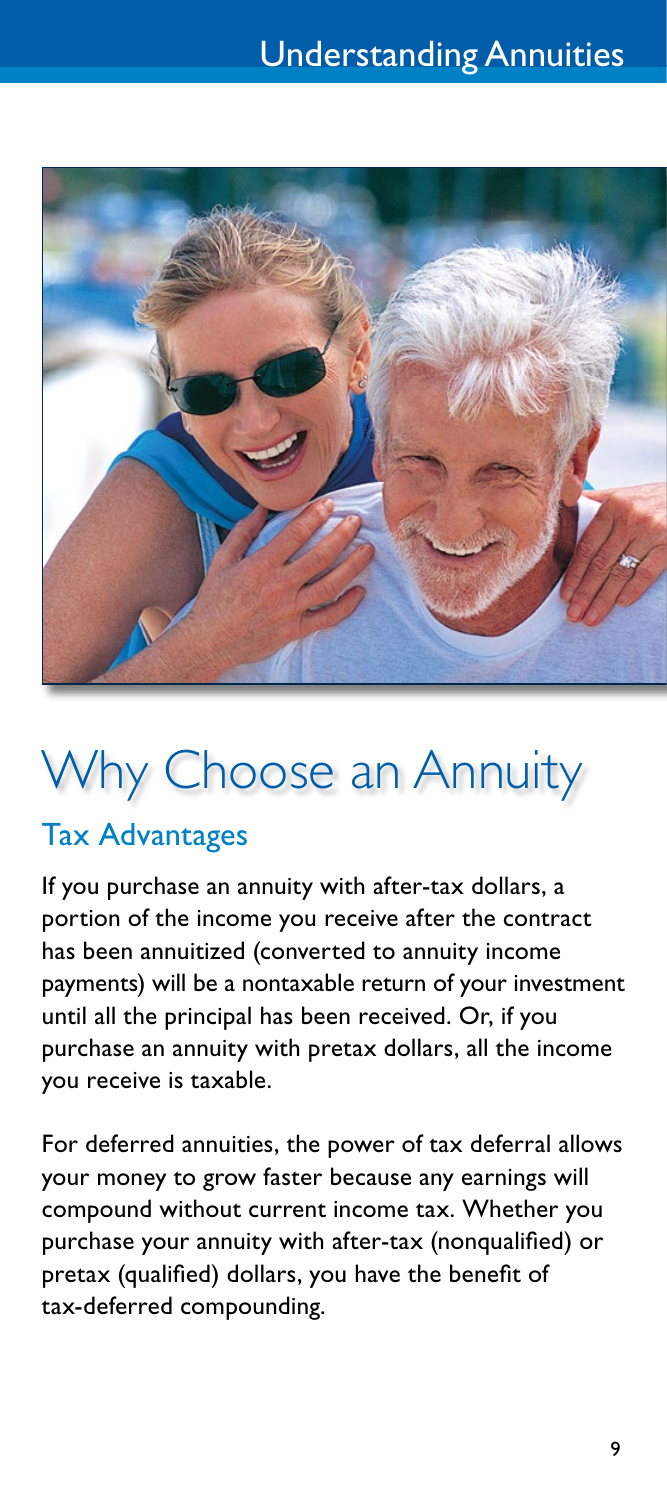## The Power of Tax Deferral

This chart illustrates just how effective tax deferral can be. A \$100,000 initial purchase payment, compounded at 5% annually, grows with taxes deferred. Once taxes are paid on the lump-sum distribution after 20 years, the amount would be more than the amount accumulated in a taxable investment over the same time frame. Taxes are just one of the factors you should consider when making an investment selection.



*Assumes a 33% ordinary income tax rate, assessed yearly on the*  taxable investment and at period-end on the tax-deferred investment. *Actual tax rates may vary for different taxpayers and assets from that illustrated (for example, capital gains and qualified dividend income). Actual performance of your investment also will vary. Lower maximum*  tax rates on capital gains and dividends would make the investment *return for the taxable investment more favorable, thereby reducing the difference in performance between the investments shown. Consider your personal investment time horizon and income-tax brackets, both current and anticipated, when making an investment decision. Hypothetical returns are not guaranteed and do not represent performance of any particular investment. If annuity charges were included, the tax-deferred performance would be significantly lower.*

### Lifetime Income Payout Option

This feature helps alleviate the fear that you will outlive your income. It's an important benefit that annuities can provide.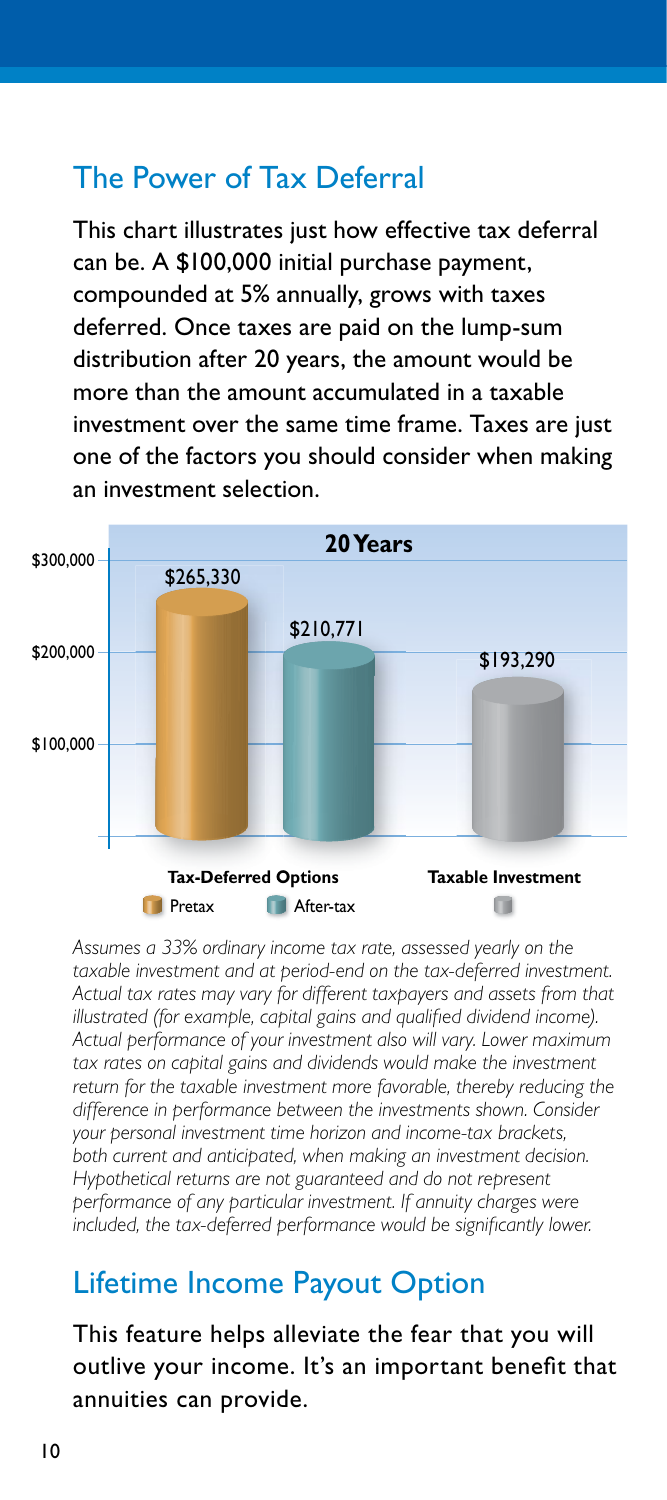## Guaranteed Death Benefit

If you die before you begin to receive lifetime income or any other annuity payout option, your beneficiaries will typically receive at least the amount you originally invested, minus an adjustment for any withdrawals. Death benefit payouts will be subject to ordinary income tax.

# Optional Living Benefits

Optional living benefits include principal protection, withdrawal, and income benefits for an additional charge. These optional features have greatly increased the flexibility and appeal of annuities as an option for retirement planning.

# Flexible Withdrawal Options

A deferred annuity provides a number of withdrawal options. An immediate or income annuity may also provide withdrawal options after income payments begin, subject to limitations and state availability. It's important to be aware that withdrawals and other distributions of taxable amounts may reduce the value of the death benefit and any optional benefits. In addition, withdrawals and other distributions may be subject to income taxes and, if taken prior to age 59½, an additional 10% federal tax may apply. For nonqualified contracts, an additional 3.8% federal tax may apply on net investment income. Withdrawal charges and a market value adjustment also may apply.

To learn more about annuities and whether an annuity is a good investment strategy for you, talk to your financial advisor.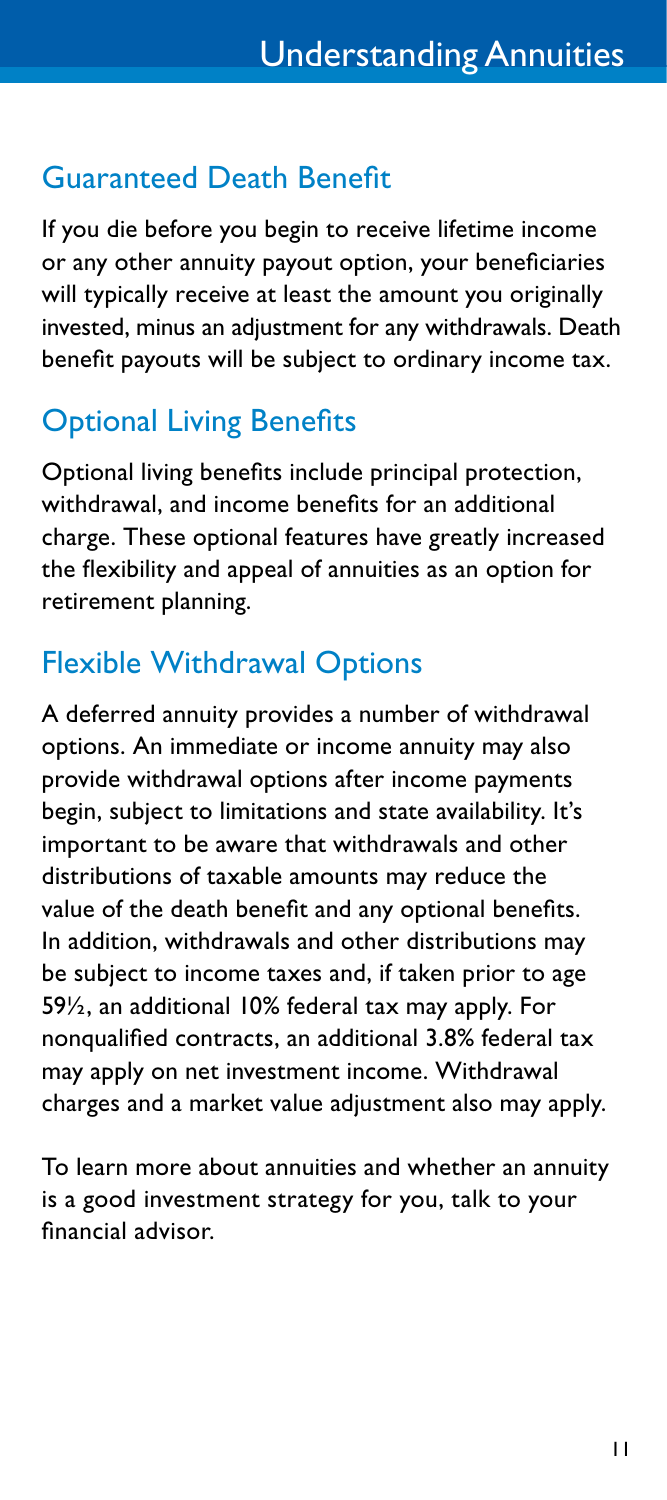# Why Pacific Life

It's essential for you to choose a strong and stable company that can help you achieve your future income needs. Since 1868, individuals and their families have relied on the strength of Pacific Life to help protect their financial security.

- ◆ Pacific Life Insurance Company is organized under a mutual holding company structure and operates for the benefit of its policyholders and contract owners.
- $\vee$  We have achieved ongoing recognition<sup>1</sup> for high-quality service standards.
- $\vee$  We offer products that address market environments during all stages of your life.
- $\blacktriangleright$  We maintain strong financial strength ratings from major independent rating agencies.

Ratings may change and do not apply to the safety or performance of the underlying variable investment options. For more information and current financial strength ratings, please visit our website.

While ratings can be objective indicators of an insurance company's financial strength and can provide a relative measure to help select among insurance companies, they are not guarantees of the future financial strength and/or claims-paying ability of a company and do not apply to any underlying variable investment options. The broker/dealer from which this annuity is purchased, the insurance agency from which this annuity is purchased, and any affiliates of those entities make no representations regarding the quality of the analysis conducted by the rating agencies. The rating agencies are not affiliated with the above-mentioned entities nor were they involved in any rating agency's analysis of the insurance companies.

<sup>&</sup>lt;sup>1</sup>Recipient of multiple DALBAR Service Awards since 1997. Refer to www.DALBAR.com for more information regarding awards, certification, and rankings.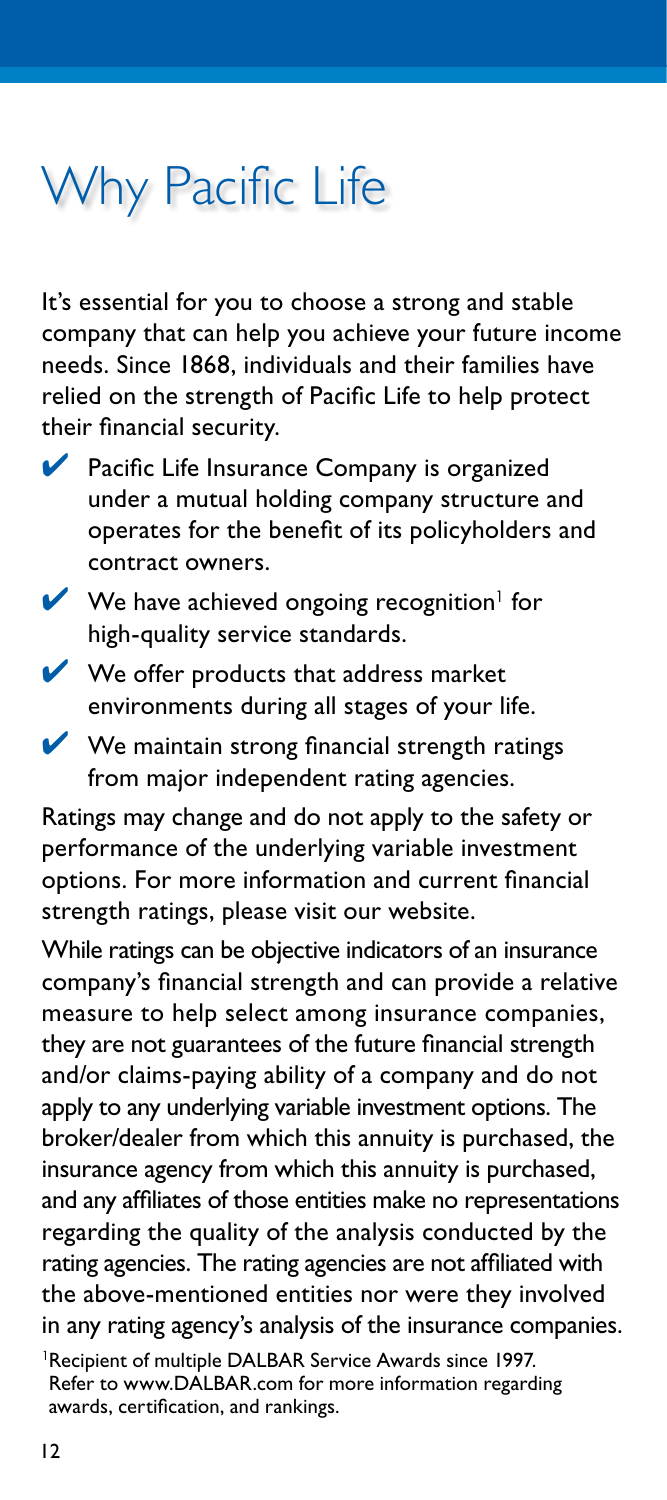Pacific Life has more than 145 years of experience, and we remain committed to providing quality products, outstanding service, and stability to meet your needs today and throughout your lifetime.